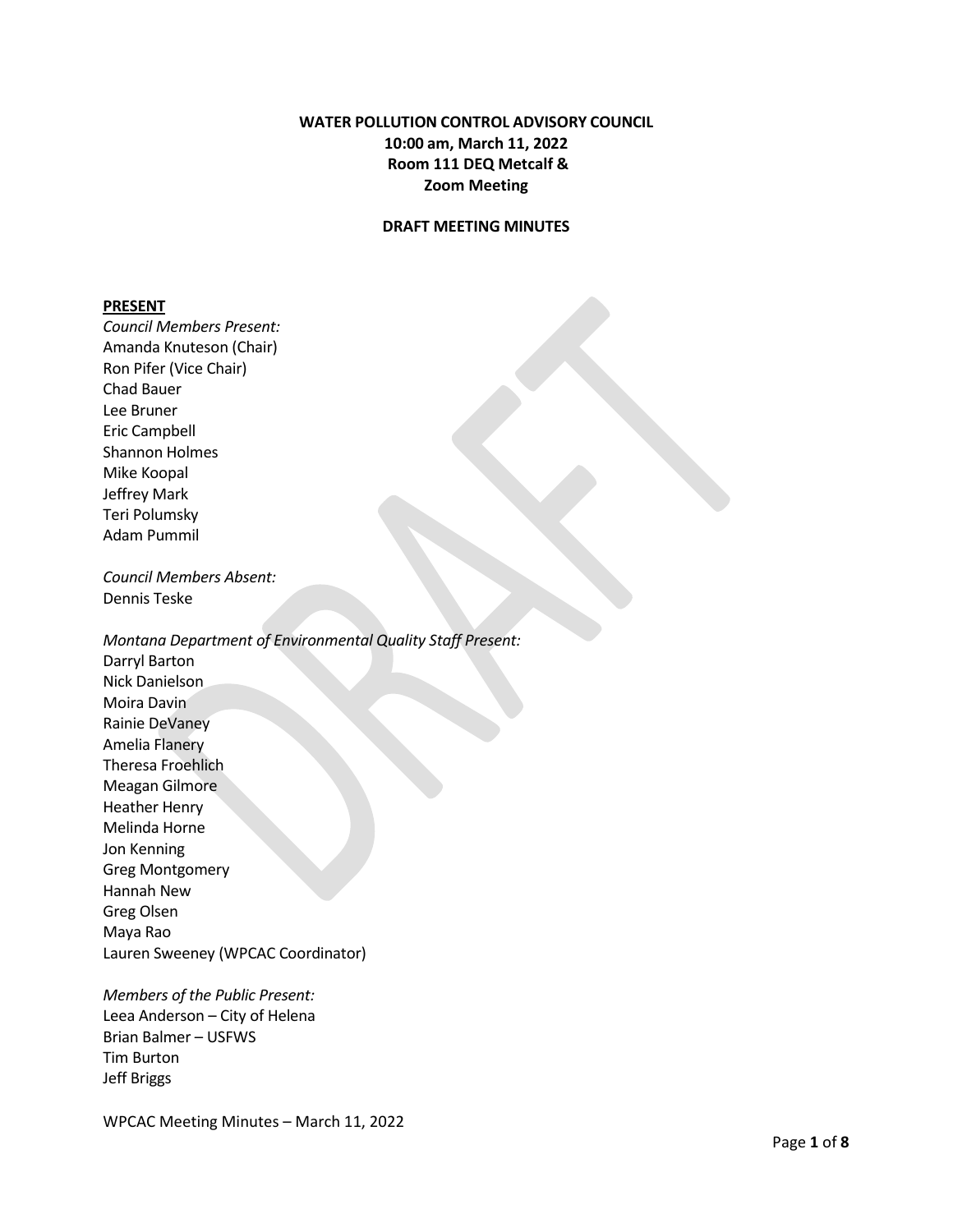Greg Bryce Tonya Fish Derf Johnson Brian Heaston Scott Mason Vicki Marquis Jason Mohr – WPIC Andy M Peggy Trenk Doug – Ash Grove Alan Olson

### **CALL TO ORDER**

Chair Knuteson called the meeting to order.

#### **APPROVAL OF AGENDA**

Chair Knuteson moved to approve the agenda, and Jeff Mark seconded the motion. All were in favor. Chair Knuteson stated the agenda was approved.

#### **APPROVAL OF MINUTES**

Chair Knuteson moved to approve the January 28, 2022, meeting minutes, and Teri Polumsky seconded the motion. All were in favor. Chair Knuteson stated the minutes of January 28, 2021, were approved.

#### **BRIEFING ITEMS**

PowerPoint presentations for briefing items can be accessed through the hyperlinks in this document and are located on the WPCAC website.

### **[Implementation of Narrative Water Quality Standards](https://deq.mt.gov/files/Water/WQInfo/Documents/WPCAC/WPCAC/March%20Presentations/1.%202022_WPCAC_narrwqs.pdf) – Rainie DeVaney, MPDES Section Supervisor**

- Narrative water quality standards are criteria that describe the desired conditions of a waterbody
- ARM 17.30.637 includes many of Montana narrative water quality standards
- Three examples of the narrative water quality standards and implementation in the MPDES permits: WET, Oil and Grease, Nutrients

**Narrative Standard** – State surface waters must be free from substances attributed to municipal, industrial, agricultural practices or other discharges that will create concentrations or combinations of materials which are toxic or harmful to human, animal, plant, or aquatic life.

**Whole Effluent Toxicity Testing** – Aggregate toxic effect of mixture of pollutants in effluent. Measure response of exposed aquatic organisms.

- a. **Monitoring**  WET: Acute Toxicity monitoring is required once a quarter
- b. **Effluent Limits** There shall be no acute toxicity in the effluent discharged by the facility. Demonstrated by quarterly WET tests using two species.

**Oil and Grease Narrative Standard** – State surface waters must be free from substances attributed to municipal, industrial, agricultural practices or other discharges that will create floating debris, scum, a visible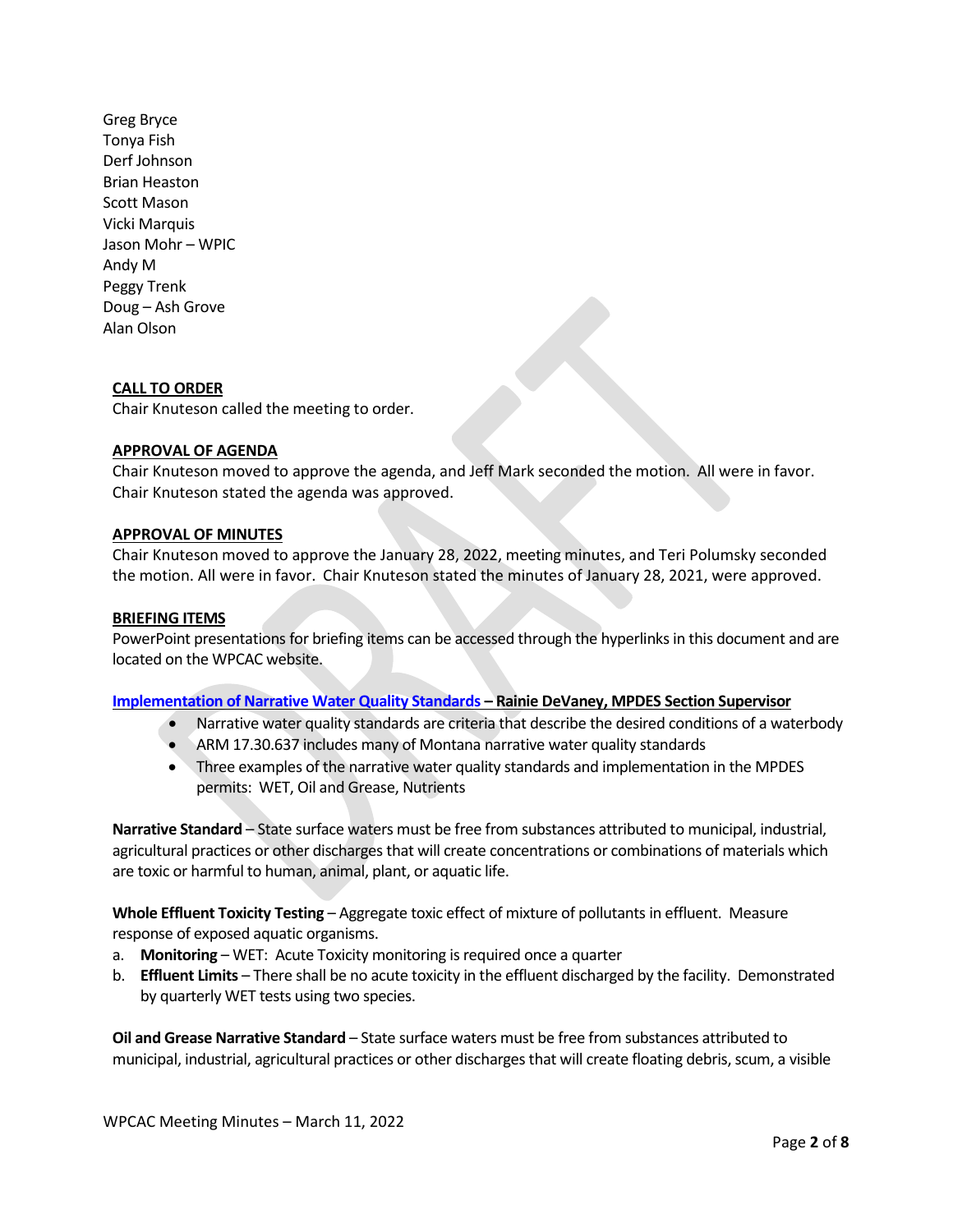oil film (or be present in concentrations at or in excess of 10 milligrams per liter) or globules of grease or other floating materials.

- a. **Monitoring**  Oil and grease is monitored on a weekly basis when the facility is discharging.
- b. **Effluent Limits** Numeric maximum daily effluent limit for oil and grease of 10 mg/L. There shall be no discharge which causes visible oil sheen in the receiving stream.

**Nutrients Narrative Standard** – State surface waters must be free from the substance attributed to municipal, industrial, or agricultural practices or other discharges that will create conditions which produce undesirable aquatic life. (Two examples)

- a. **Monitoring** Monthly monitoring for total nitrogen and total phosphorus
- b. **Effluent Limits** There shall be no discharge from July 1<sup>st</sup> through September 30<sup>th</sup>
- c. **Monitoring**  Weekly monitoring for total nitrogen and total phosphorus concentration and load
- d. **Effluent Limits**  Limits are capped the load of total nitrogen and total phosphorus based on facility performance

### Questions from the Council

- 1. *What kind of critters are you sampling for? Algae?* Two test species for the WET are Fat-head Minnows and *Ceriodaphnia*.
- *2. Is it correct that you cannot have narrative without some sort of numeric standard attached?* There are a lot of examples where a narrative water quality standard can end up in a translation to a number, however there are instances where that isn't the outcome. Numbers are definitely an outcome.
- *3. Was there an intent to open the door for DEQ to regulate on more a watersheds specific basisto establish numeric criteria that might vary from watershed-to-watershed?* Through the nutrient workgroup process, they are working through the details on how to implement our narrative water quality standard for nutrients. The inclusion or use of numbersis not precluded simply because we are working through the process of interpreting a narrative water quality standard.

# **[Lead Regulations that Affect Montana's Drinking Water](https://deq.mt.gov/files/Water/WQInfo/Documents/WPCAC/WPCAC/March%20Presentations/2.%2020220311_Lead%20Regulations%20in%20MT.pdf) – Greg Montgomery, Lead in School Drinking Water Rule Manager**

Greg provided an overview of the Lead and Copper Rule which is focused on protecting public health by minimizing lead and copper levels in drinking water, primarily by reducing water corrosivity.

- Lead can cause damage to the brain, red blood cells, and kidneys. Children are the most at risk. Can cause behavior and learning problems, lower IQ and hyperactivity, slowed growth, hearing problems and anemia.
- Copper can cause stomach and intestinal distress, liver and kidney damage, complications of Wilson's Disease.

**Sources of Lead in Drinking Water** – copper pipe with lead solder, lead service line, faucets, galvanized pipe, lead goose neck.

**Lead and Copper Rule (LCR) –** EPA established the LCR in 1991 to protect public health and reduce exposure to lead in drinking water. Focused on minimizing lead and copper levels in drinking water, primarily by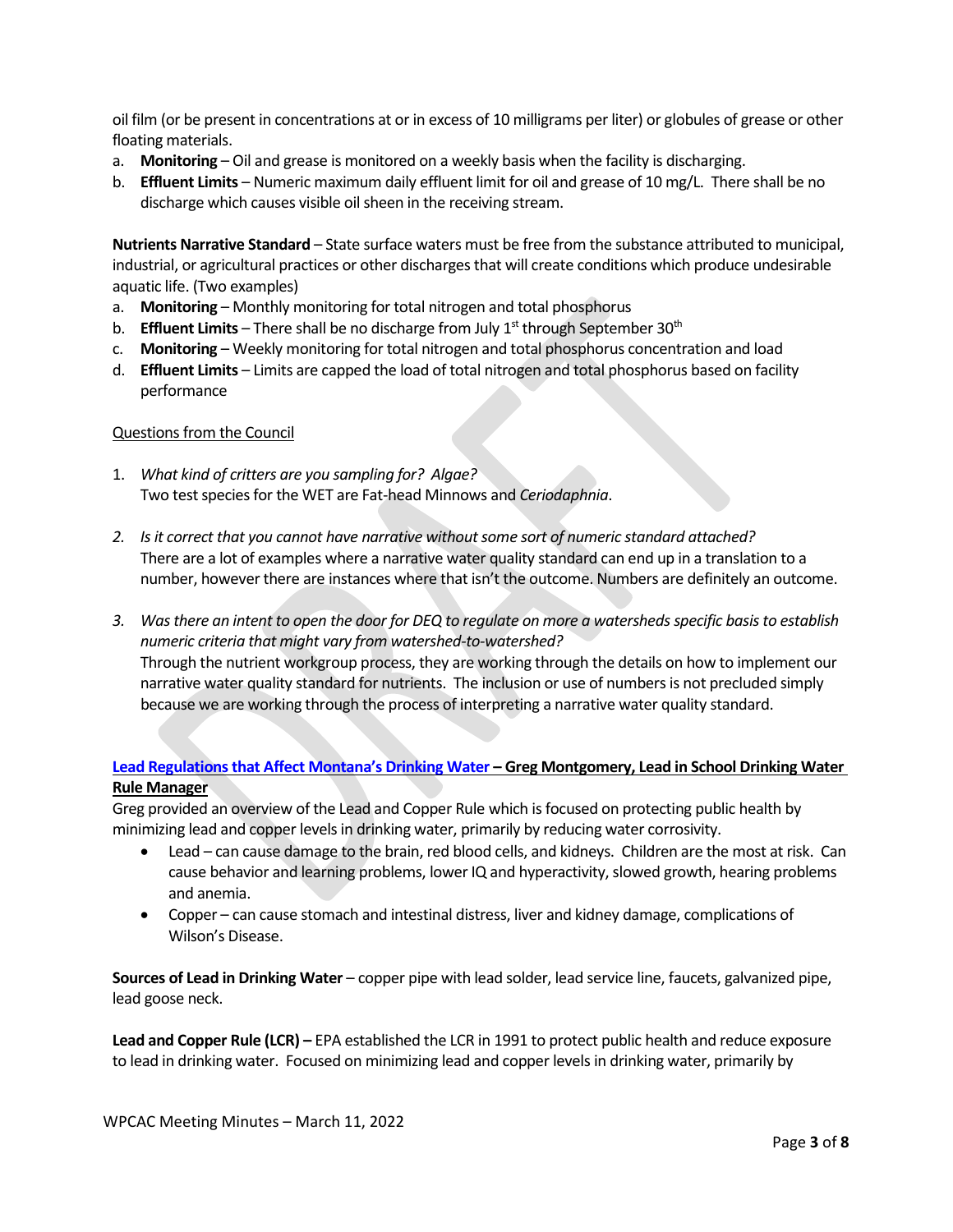reducing water corrosivity. LCR applies to community and non-community non-transient PWS. EPA requires water systems to test for lead at the tap in certain homes, including those with lead service lines.

**Lead and Copper Rule Revision (LCRR)** – major revision on December 16, 2021, with an implementation date on October 16, 2024. The LCRR adds a significant number of new requirements on the water systems and the state.

**Lead Reduction in School Drinking Water Program –** In January 2020, Montana Department of Public Health and Human Services (DPHHS) adopted amendments to the administrative rules regarding the matter of health in Montana schools. The amendments included requirements pertaining to reducing lead in schools' drinking water. It requires all school accredited by the Montana Board of Public Education to sample for lead in schools' drinking water.

### Questions from the Council

- 1. *What is the delineation between testing for lead in schools, day cares, etc. and the public (small communities and large communities) and are both covered by legislation?*  Yes, by the two separate rules. The federal rule applies to both large and small communities. They all have to comply with the 1991 federal lead and copper rule. The state lead in school requirement only applies to accredited schools in Montana.
- 2. *Did this bill provide any funding?*

The bill itself, did not for the school program, however there is a grant from the EPA that covers all the sampling costs. Currently there is a small reimbursement program we work with OPI for remediation costs. Currently schools can apply, up to \$1000 reimbursement. This is a first come – first serve, based on what limited funding we have. The infrastructure bill that passed last fall, did extend our grant program by 5-years. We also can use that for remediation.

- 3. *Are the remediation costs covered in public schools?* There is no deadline for repairs, but they need to go through our process. There is the small reimbursement program that they can apply for. We are not sure what Montana's allocation is for the 5 year grant extension.
- 4. *Under the rule revision for lead and copper testing, does this also apply to in-home licensed childcare or is it just for commercial facilities?* The way it is worded, it is up to the state how they license it, but for Montana DPHHS, it is any licensed facility, whether at-home or commercial.

# **[PWS Monitoring Basics](https://deq.mt.gov/files/Water/WQInfo/Documents/WPCAC/WPCAC/March%20Presentations/3.%20PWS_WPCAC%202022.pdf) – Eugene (Gino) Pizzini, Monitoring and Reporting Section Supervisor**

Gino provided an overview of the public water supply (PWS) monitoring requirements.

Monitoring in PWS is based on risk. Some of the most common factors that go into that are:

- System Type
- Contaminant Classification
- Source Type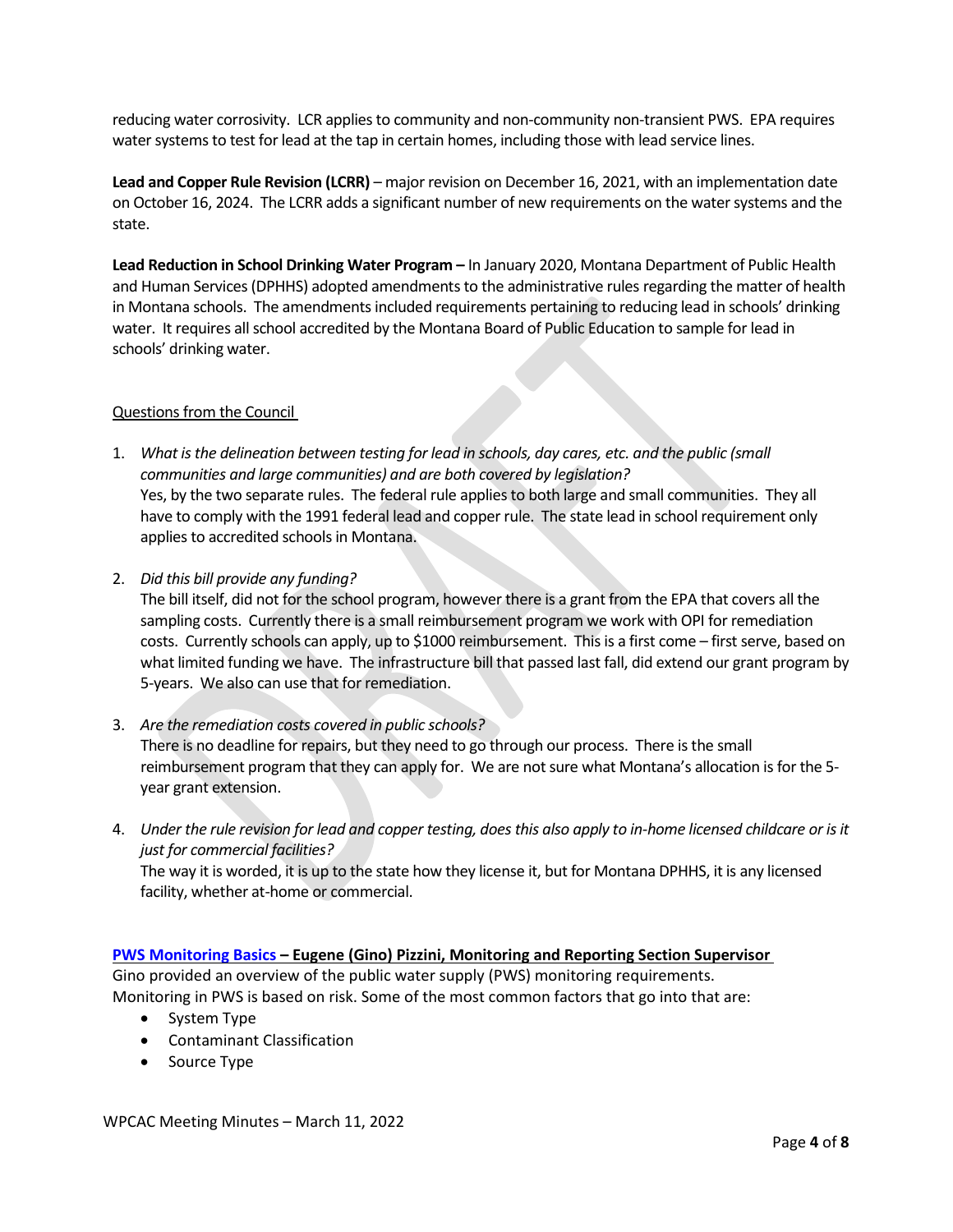- Sampling Location
- Sampling Frequency
- Waivers

### **System Type**

- a. Public Water System approximately 2200. Serves water to 15 service connections or 25 persons per day for at least 60 days per year.
- b. Community approximately 750, residential (year-round) city/town, subdivision, nursing home.
- c. Non-Transient approximately 250, same consumers, school, workplace, church.
- d. Transient approximately 1200, varied consumers, bar/restaurant, rest stop

### **Contaminant Classification**

- a. Acute single exposure may cause death or harm
- b. Chronic long-term exposure may cause death or harm (carcinogens)
	- SOC (Synthetic or Semi volatile Organic Chemical)
	- VOC (Volatile Organic Chemicals)
	- IOC (Inorganic Contaminants)
	- Disinfection By-Products
	- Lead and Copper
	- Radiological's

#### **Source Type**

- a. Ground water
	- Wells, most of our sources
		- o Monitor and treat as necessary
- b. Surface water
	- 70+ systems serving ~45% of our population
		- o Treat and then monitor to ensure treatment was effective

# **Sampling Location**

- a. Source sampling
	- IOC, VOC, SOC, Rads
- b. Distribution sampling
	- Total Coliform, Lead and Copper, Disinfection By-Products

#### **Sampling Frequency**

- a. The ACUTE contaminants are monitored generally routinely
	- TCR is monthly with some transient systems allowed quarterly
	- Nitrate is annual
	- Nitrite is 1/3 years
	- Or a system may just do an annual N+N to meet both requirements
- b. The CHEM/RADS are generally monitored under the Standardized Monitoring Framework
	- Sample at each source or common header
	- All active sources
	- Specific periods of time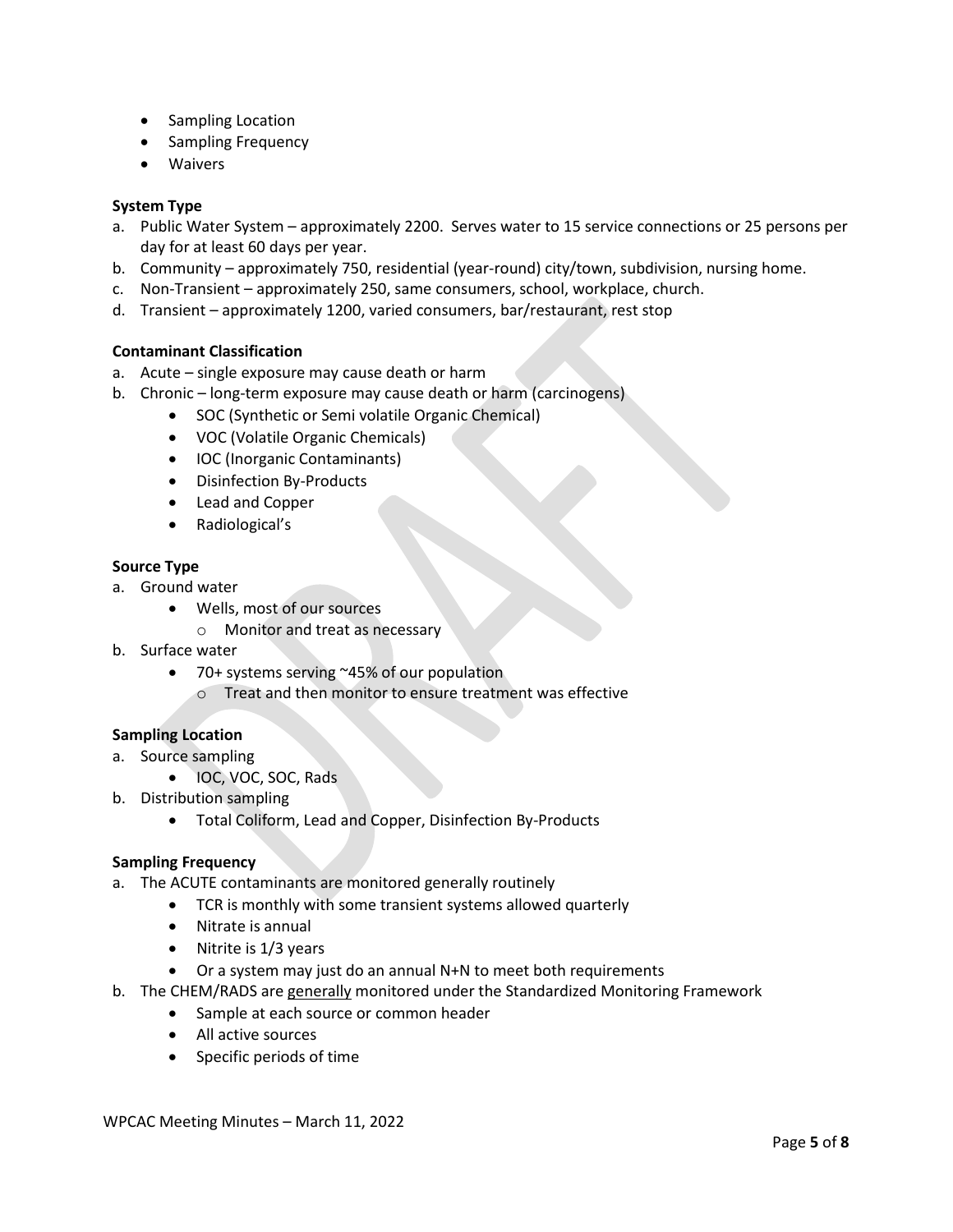### **Waivers**

- a. Statewide Waivers
- b. System Specific Waivers

### Questions from the Council

- *1. Regarding the asbestos pipe, in the Bitterroot valley ranching area, those systems were put in the 1960's, and a lot of the junction boxes are being removed, but not sure if we are sampling. There are 2200 public water-supply systems, how does the compliance work?*  A bar/restaurant is not required to do asbestos testing. Asbestos testing only applies to communities or non-transients. We used to have a monitoring schedule tool, but the problem is as our monitoring data base has changed over time, the coding isn't working correctly and it has had a cascading failure and increasing errors has caused us to stop using it. We have not been able to figure out why it is not working. We have a program where we allow systems to voluntarily give us their name and contact information and we will send out a preprogram message reminder. Communities and non-transients are required to have a certified operator, and systems depend on the certified operator for testing.
- *2. Most of it is self-compliant and they are responsible for the cost of testing?*  That is correct. There are strict liability laws, so if you meet the definition of a public water supply system, you are supposed to know that you meet that and you are supposed to know that you must comply with all the requirements.
- 3. *Gino added I think there was question from a councilmember regarding Superfund sites from the last meeting.* Superfund sites don't necessarily play into our monitoring requirements. If a system is proposing to construct a public water supply at a known superfund site, that issue comes up and is addressed through the engineering review process. If a system is in place, and suddenly there is a superfund site placed around them, it doesn't really affect the monitoring unless we see one of our regulated contaminants showing up in the well. So even if there is something showing up from a plume, that we don't regulate, we are unable to do anything about it, but if a regulated contaminate changes due to the plume, the system would be required to do additional sampling, and if the level is high enough, they may have to install treatment.
- 4. *With regard to Roundup, is it correct that the biological decay is pretty quick?* Yes, it breaks down in the environment pretty quickly and my guess is that is why we don't see it in public water supplies.

Gino pointed the council to the [Glyphosate and State Wide Waivers fact sheet](https://deq.mt.gov/files/Water/WQInfo/Documents/WPCAC/WPCAC/March%20Presentations/Glyphosate%20and%20Statewide%20Waivers%20Fact%20Sheet.pdf) that can be found on the WPCAC website under meeting materials.

There were no other questions from the council or public.

**[Septic System Issues and Solutions –](https://deq.mt.gov/files/Water/WQInfo/Documents/WPCAC/WPCAC/March%20Presentations/4.%20Septic%20Issues%20&%20Solutions_revised.pdf) Ron Pifer, WPCAC Vice Chair & Environmental Scientist** Ron provided a presentation on biological solutions to septic problems, specifically probiotic bacteria.

**Septic Issues:**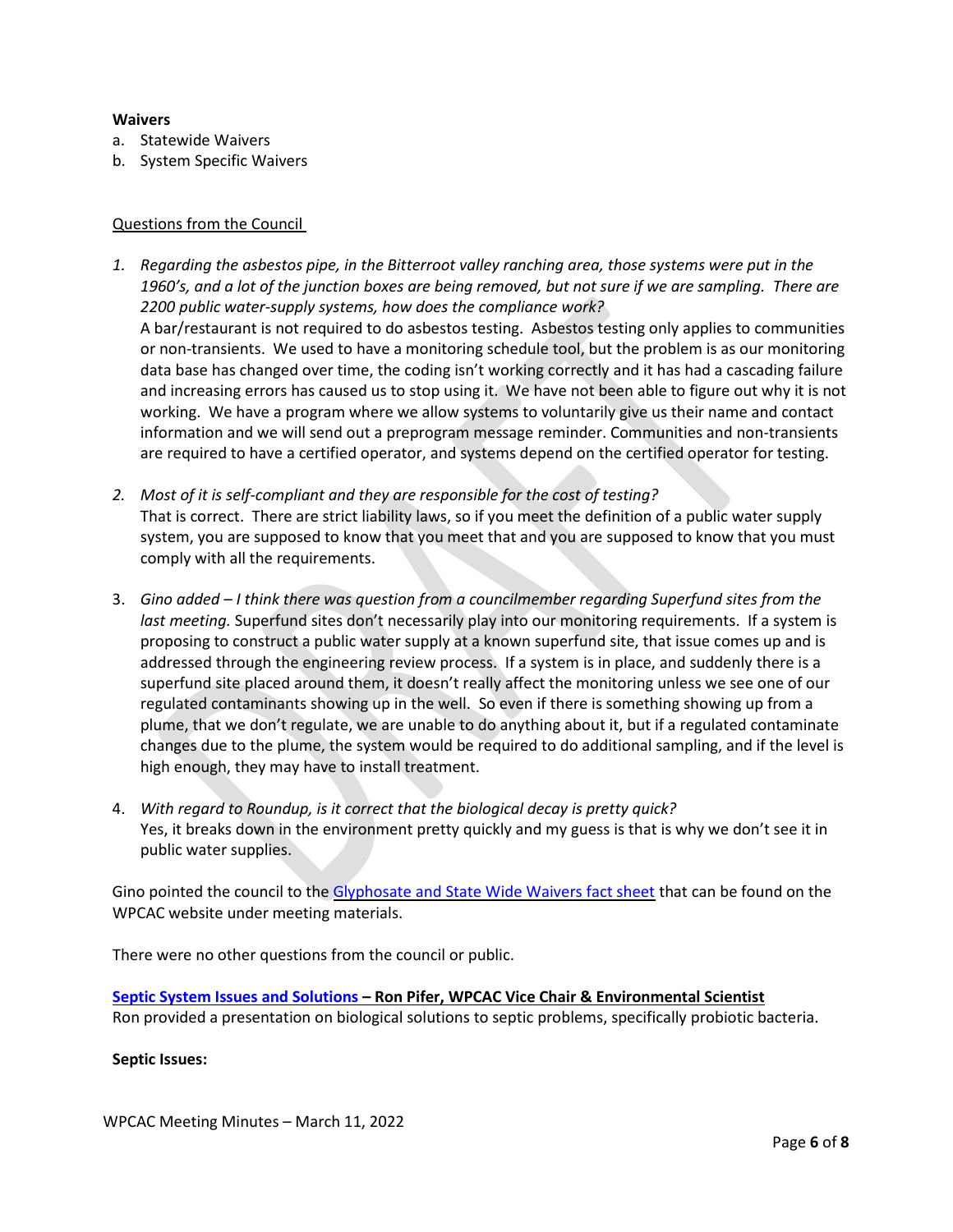- Approximately 40-50% of Montana homes use septic systems and leach fields
- Many of the units are not properly maintained, biologically, or are not pumped out on a regular basis
- Macro-nutrients, such as phosphate and nitrate, minerals, organics, pathogens, and other constituents can contaminate the groundwater, aquifer impacting nearby wells
- Can contaminate groundwater flow from septic fields and impact nearby surface waters in late summer, adding phosphates and nutrients to stimulate nuisance, or harmful, algae blooms.

Ron provided an overview of a conventional septic system and noted how the use of biologicals can assist in reducing the scum at top, the effluent in middle, and sludge at bottom of the system.

# **Biological Solutions to Organic Pollution:**

- 1. State-of-the-art Biological System with Solar Aquafarms, Inc.
	- a. Engineered greenhouse-covered lagoons with 2 patents;
	- b. Biological systems for treating organic waste from shrimp, fish, or humans;
	- c. Featuring extensive surface areas for microbial action with beneficial bacteria and invertebrates, and floating aquatic plants; and
	- d. Producing over 90% water recycling and wastewater treatment.
- 2. Small Aquaponics Facility for growing fish, plants and combining aquaculture and hydroponics.
- 3. Using Beneficial, Probiotic Bacteria with *Septic Solutions*, which digests fat, oil, and grease; surface scum; effluent; organic sludge; and helps keep drain fields clean and operational.
- 4. *Septic Solutions* has the same probiotic formula as **AquaPros™**, which is a pond treatment; and was found to digest 2-3 inches of organic sludge per month during the Montana summers.

# **Integrated Septic Solutions:**

Use a combination of regular Biological Treatments and Pumping.

# **Suggestions:**

- 1. Ask Montana legislators to pass legislation that could help pumpers with de-watering issues, solid waste disposal, and expanding facilities to take the pumping effluent;
- 2. Support the re-activation of the Septic Tank Pumper Advisory Council, in order to provide the industry voice to the appropriate government agency or agencies; and
- 3. Provide a government list of companies or products that provide microbial solutions to Septic System Maintenance, in order to assist the public and reduce negative impacts on Non-Point Source Runoff, and combine that list with available septic pumpers, in order to provide a more complete listing.

# Questions from the Council

Councilmember Holmes noted his appreciation for the informative presentation. He elaborated that the conversation with septic haulers is very applicable in Park County and around the Livingston area and that land application sites are becoming few and far between. This last year had Park and Gallatin County wanted to discharge septic into the main treatment facility and it was discovered that it had a very negative impact on the treatment process. So much so, that they put a moratorium on septic receiving effective February 2022. Discussions with the local haulers took place and will continue to take place and this is going to be a big problem statewide that needs to be addressed. This is going to be a discussion we need to be aware of statewide and continue to talk about.